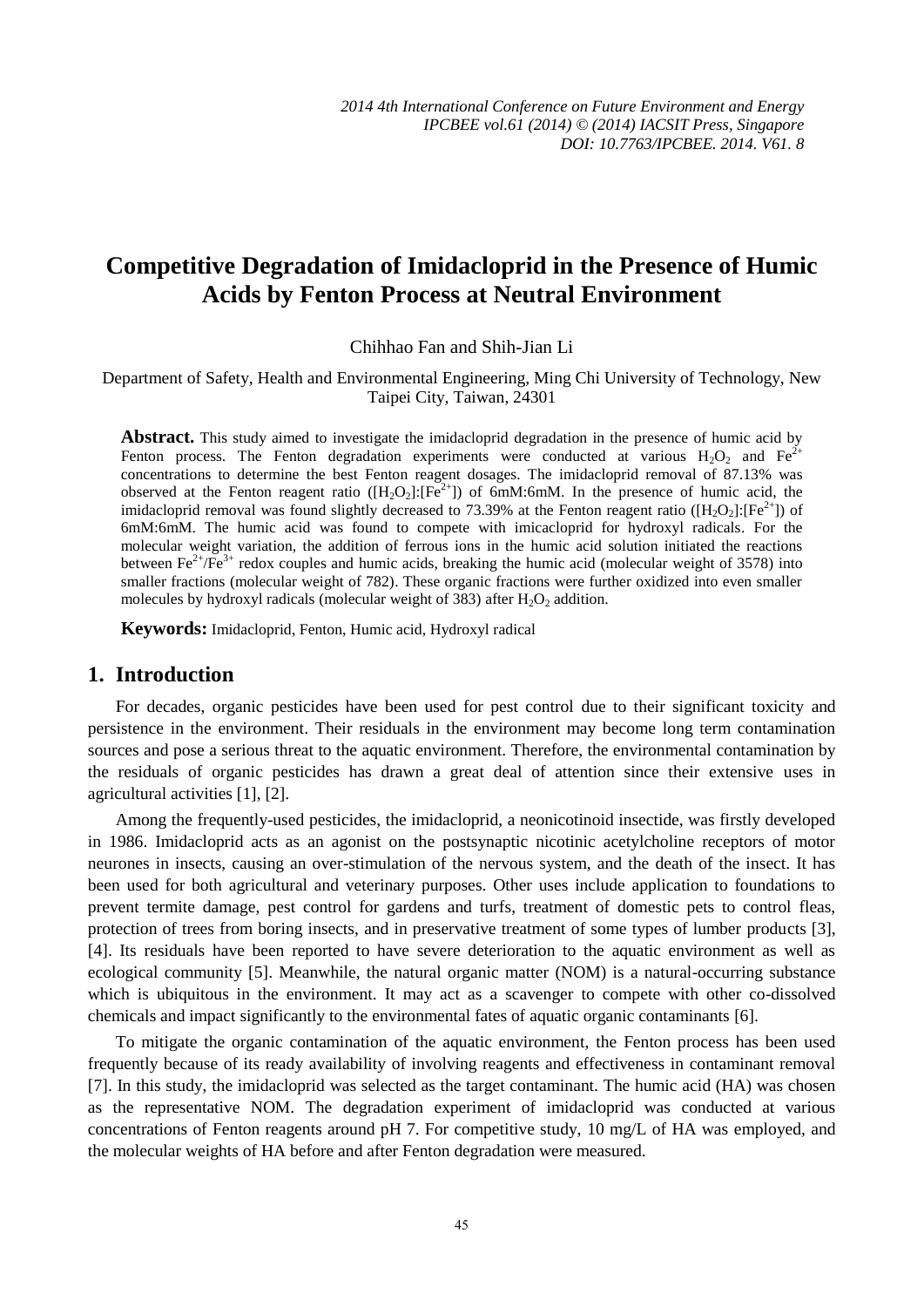## **2. Materials and Method**

### **2.1. Reagents**

In this study, the reagent grade imidacloprid with 99.5% purity was purchased from CHEM SERVICE. The humic acid was purchased from ALDRICH. The FeSO<sub>4</sub> and  $H_2O_2$  used were reagent grade chemicals purchased from SANTOKU and SHOWA, respectively. The water used in the experiments was nanopure water. For the pH adjustment, NaOH and  $H_2SO_4$  used were reagent grade chemicals purchased from Riedelde Haen and JB Baker, respectively. The quenching agent of KI was purchased from SIGMA.

#### **2.2. Experimental Procedure**

All the Fenton degradation experiments were conducted in the 250 ml beakers under the temperature of  $22\pm2^{\circ}\text{C}$  around pH 7. The initial imidacloprid concentration was 6 ppm. For the degradation experiments, initial concentrations of Fe<sup>2+</sup> were 3.0, 4.0, 5.0, 6.0 and 7.0 mM, and initial  $H_2O_2$  concentrations were 3.0, 4.0, 5.0, 6.0 and 7.0 mM. At a given  $Fe^{2+}$  concentration, the pesticides were degraded at 5 different  $H_2O_2$ concentrations. In each experiment, the imidacloprid concentration was moniotored by taking an aliquot of the tested solution at 0, 0.5, 1, 2, 3, 5, 10, 15, 20, 25 and 30 minutes after the reaction took place. The quenching agent of KI was added to stop the reaction immediately after the sample was collected.

#### **2.3. Analytical Method**

The imidacloprid samples were analyzed using Waters Alliance HPLC and UV detector. The column used was Waters PAH C18 column. The sample volume injected was 20 μL, and the flow rate was 1 ml/min. The moble phase was 20% acetonitrile and 80% 0.05% sodium citrate. The UV detector wavelength was 270 nm. The average molecular weight of humic acids was quantified using size exclusion chromatography (SEC) before and after Fenton degradation. The high pressure liquid chromatography was purchased from Thermo Scientific with P1000 pump and UV1000 detector. The detector wavelength was 254 nm and the mobile phase was 0.1 M NaOH aqueous solution at the flowrate of 1 ml/min. The columns (PSS-MCX 1 pre-column with  $8\times50$  mm, and 2 SEC solumns (1000 and 10,000,000 A),  $8\times300$  mm each) were purchased from German. The poly (styrene sulfonate) sodium salts of molecular weights of 1100, 3610, 63900 and 2260000 were used for calibration curve construction.

#### **3. Results and Discussion**

The degradation experiments of imidacloprid were conducted and the results are presented in Fig. 1. At the Fe<sup>2+</sup> concentration of 3 mM, the most effective imidacloprid removal (i.e., 16.23%) occurred when  $H_2O_2$ was at the concentration of 6 mM. At the  $Fe<sup>2+</sup>$  concentration of 4 mM, the most effective imidacloprid removal (i.e., 39.06%) occurred when  $H_2O_2$  was at the concentration of 5 mM. At the Fe<sup>2+</sup> concentration of 5 mM, the most effective imidacloprid removal (i.e.,  $72.78\%$ ) occurred when  $H_2O_2$  was at the concentration of 6 mM. At the  $Fe^{2+}$  concentration of 6 mM, the most effective imidacloprid removal (i.e., 87.17%) occurred when  $H_2O_2$  was at the concentration of 6 mM. At the Fe<sup>2+</sup> concentration of 7 mM, the most effective imidacloprid removal (i.e., 81.73%) occurred when  $H_2O_2$  was at the concentration of 7 mM. Apparently, the Fenton reagent ratio (i.e.,  $[H_2O_2]/[Fe^{2+}]$ ) for best imidacloprid removal decreased from 2 to 1 as the Fe<sup>2+</sup> concentration increased from 3 mM to 7 mM. Overall, the best imidacloprid removal occurred at both the  $H_2O_2$  and Fe<sup>2+</sup> concentrations of 6 mM.

As for the competitive degradation experiments, 10 mg/L of humic acid was added into the tested samples, and the degradation results are presented in Fig. 2. One thing worth mentioning is that the dissolved humic acid was used in this study, and the adorption of target contaminant onto the humic acid was considered negligible [8]. At the  $Fe^{2+}$  concentration of 3 mM, the most effective imidacloprid removal (i.e., 9.10%) occurred when  $H_2O_2$  was at the concentration of 5 mM. At the Fe<sup>2+</sup> concentration of 4 mM, the most effective imidacloprid removal (i.e., 26.10%) occurred when  $H_2O_2$  was at the concentration of 5 mM. At the Fe<sup>2+</sup> concentration of 5 mM, the most effective imidacloprid removal (i.e., 60.31%) occurred when  $H_2O_2$  was at the concentration of 6 mM. At the  $Fe^{2+}$  concentration of 6 mM, the most effective imidacloprid removal (i.e., 73.39%) occurred when  $H_2O_2$  was at the concentration of 6 mM. At the Fe<sup>2+</sup> concentration of 7 mM, the most effective imidacloprid removal (i.e., 71.38%) occurred when  $H_2O_2$  was at the concentration of 7 mM.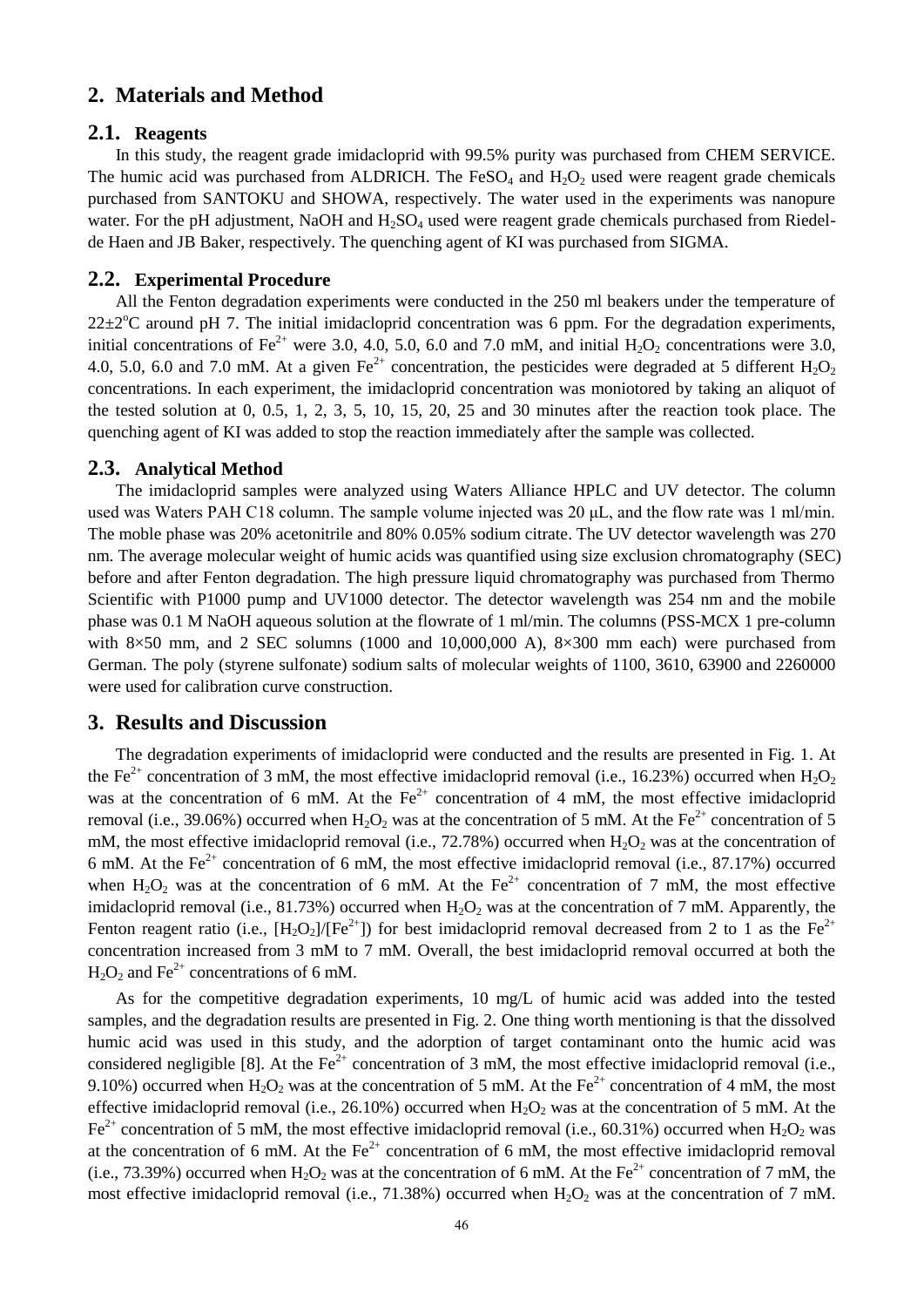Similarly, the overall best imidacloprid removal was observed both at  $H_2O_2$  and  $Fe^{2+}$  concentrations of 6 mM. Besides, at the same Fenton reagent dosage, the imidacloprid removal was found relatively higher than that in the presence of humic acid. This is because the humic acid was considered as the alternative target compound to compete with imidacloprid for hydroxyl radicals.



Fig. 1: Imidacloprid degradation by Fenton process.

To explore the molecular weight, the molecular weights of the humic acid before, during and after Fenton degradation were measured around 3578, 782, and 383 DA. In the Fenton degradation experiment, the humic acid molecules were broken into smaller fragments after addition of ferrous ions. This is because the reactions between  $\text{Fe}^{2+}/\text{Fe}^{3+}$  redox couples and humic acids, causing the molecular fragmentation of the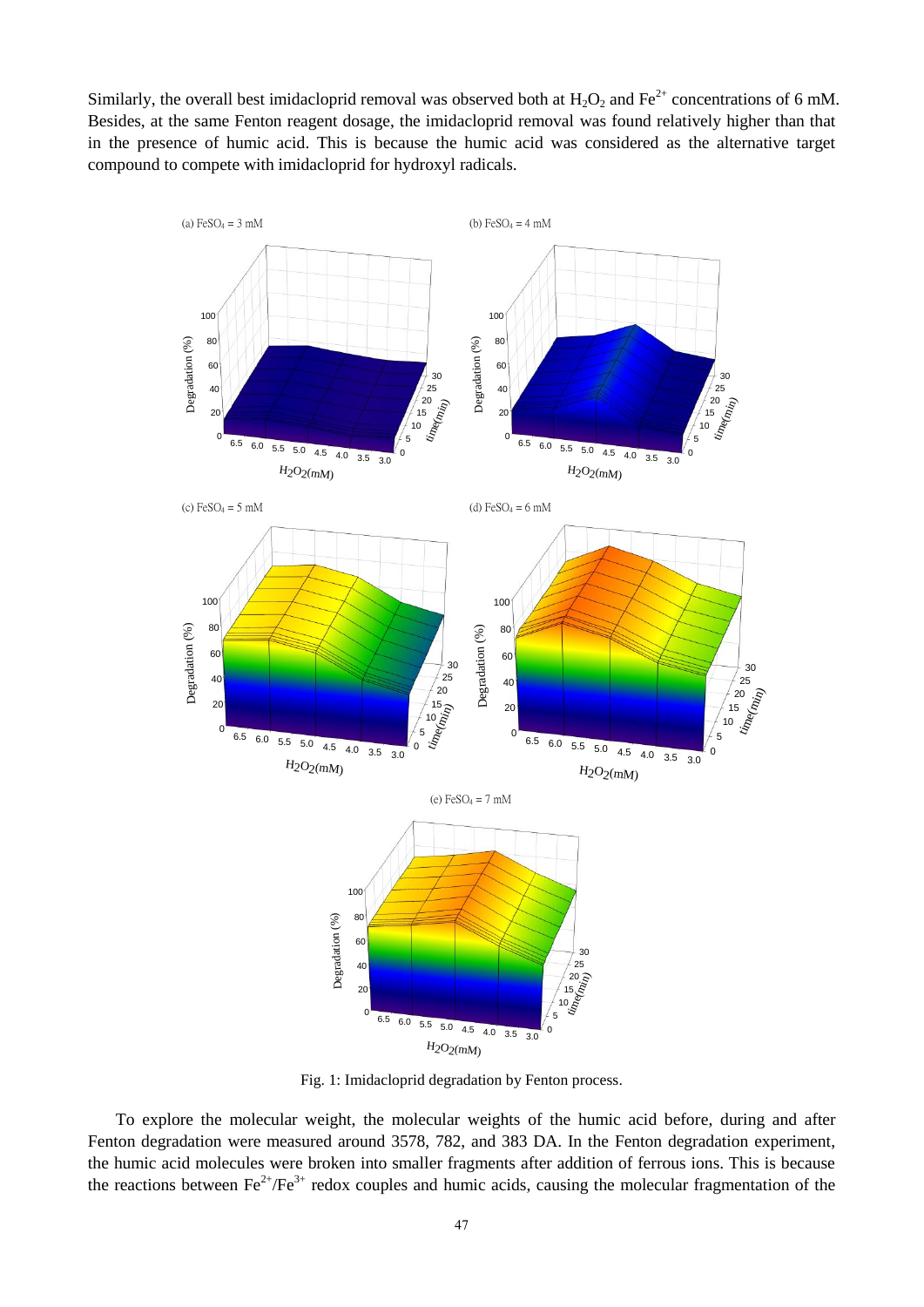investigated humic acids. The resulting fragments were further divided into even smaller pieces after reacting with hydroxyl radicals [9].



Fig. 2: Imidacloprid degradation in the presence of humic acid by Fenton process.

### **4. Conclusion**

In this study, the imidacloprid degradation by Fenton process either with or without the presence of humic acid was investigated at neutral environment. The imidacloprid removal was found at 87.13% when the Fenton reagent concentrations ( $[H_2O_2]:[Fe^{2+}]$ ) were at 6mM:6mM. In the presence of humic acid, the imidacloprid removal by Fenton process was found slightly decreased to 73.39% at the Fenton reagent concentrations ( $[H_2O_2]: [Fe^{2+}]$ ) of 6mM:6mM. Apparently, the humic acid was found to compete with imicacloprid for hydroxyl radicals. For the molecular weight variation, the addition of  $Fe<sup>2+</sup>$  in the humic acid solution initiated the reactions between  $\text{Fe}^{2+}/\text{Fe}^{3+}$  redox couples and humic acids, breaking the humic acid (molecular weight of 3578) into smaller fractions (molecular weight of 782). These organic fractions were